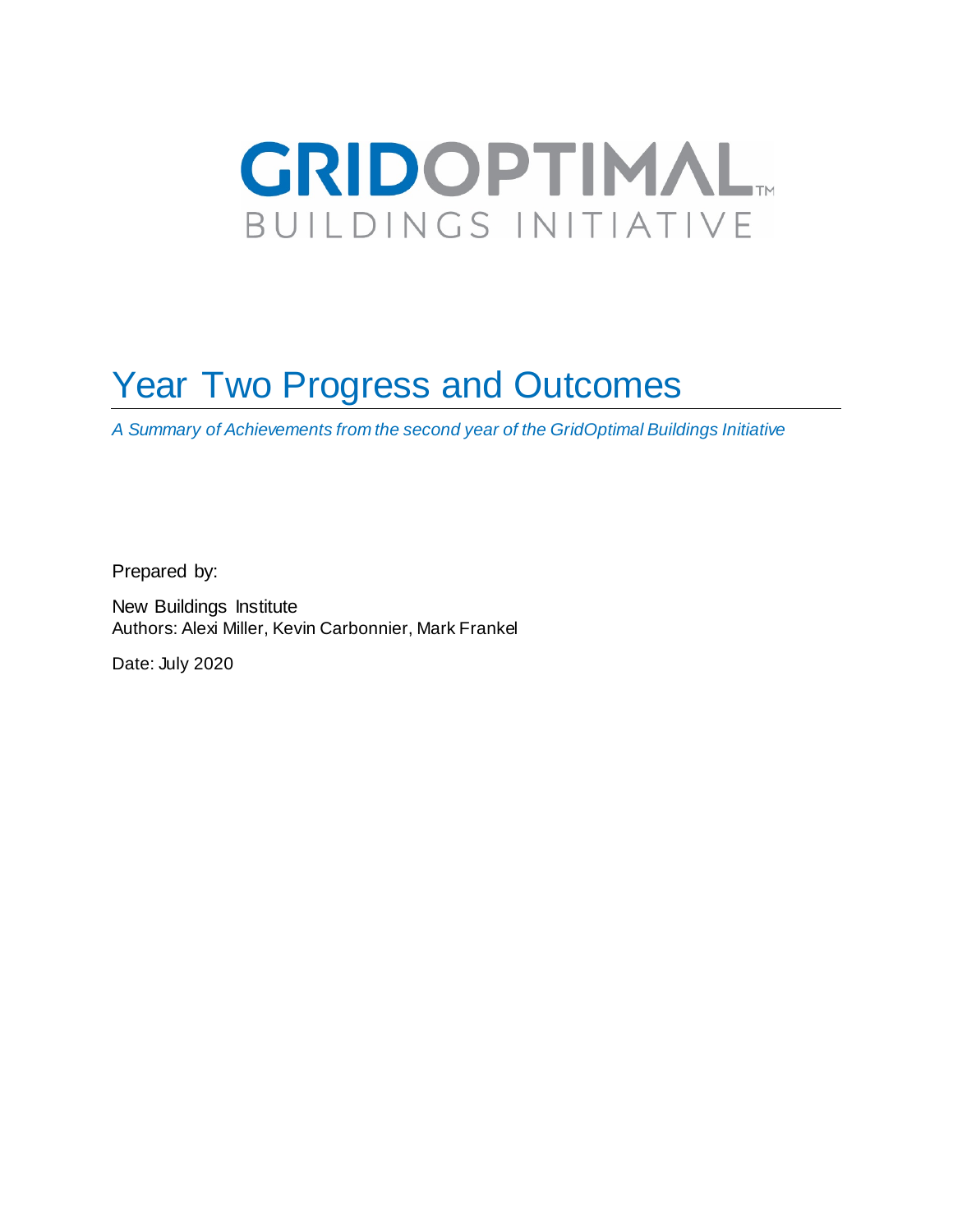

(this page intentionally left blank)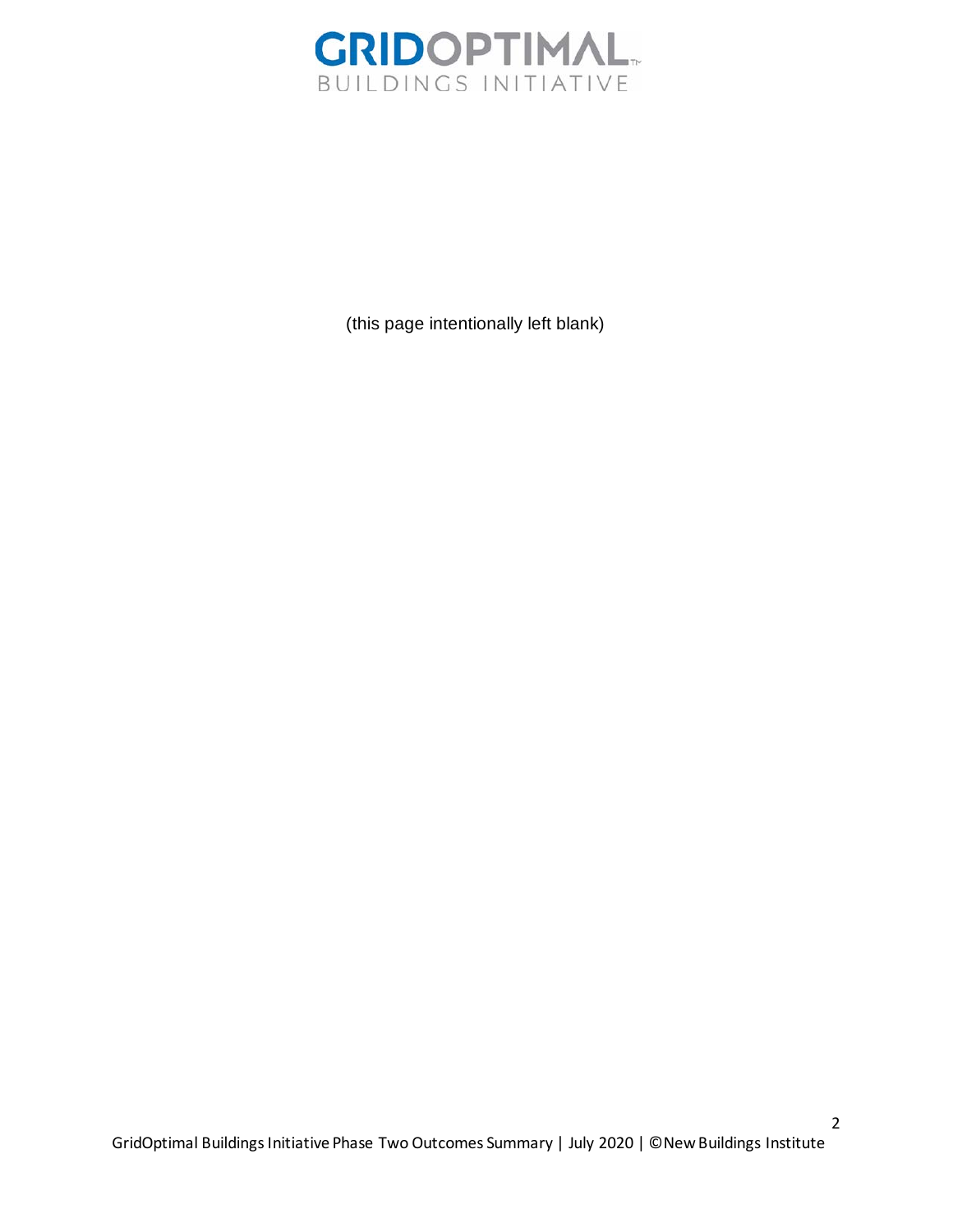

### <span id="page-2-0"></span>Acknowledgements





The GridOptimal Buildings Initiative has made substantial progress since its formal launch in July 2018. NBI and project partners have now completed Phase 1 and Phase 2 and have provided this overview of current progress to the supporting members and other Technical Advisory Committee (TAC) members of the GridOptimal Buildings Initiative. The Phase 1 outcomes summary document was delivered to the TAC in June 2019 and is available upon request.

GridOptimal is a joint initiative led by New Buildings Institute (NBI) and the US Green Building Council (USGBC). The majority of work in Phase 2, including this Phase 2 Outcomes Summary, was conducted by NBI. Both NBI and USGBC would like to acknowledge the support of the sponsors (shown below) of the GridOptimal Buildings Initiative whose support has have made this work possible.

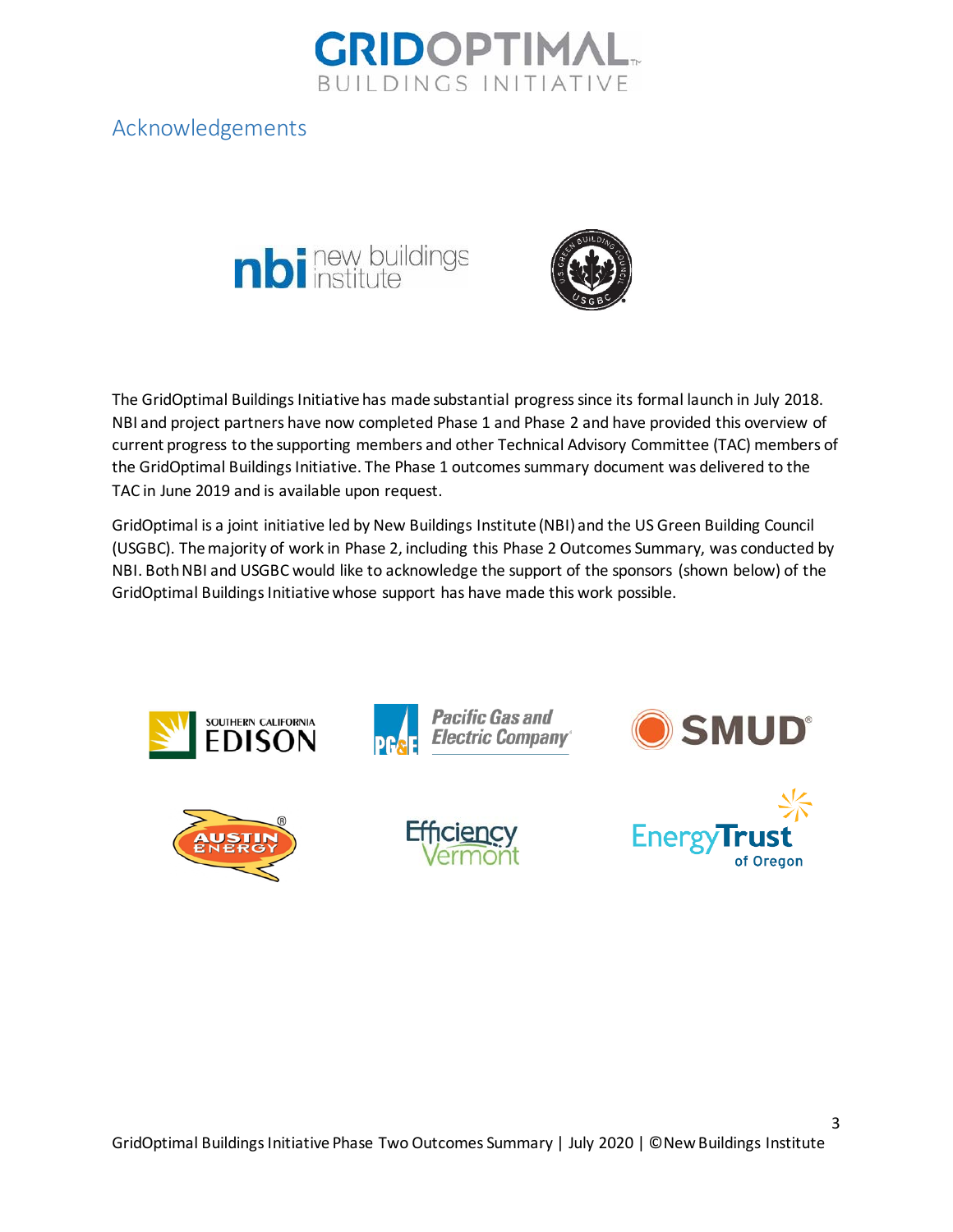## **GRIDOPTIMAL.** BUILDINGS INITIATIVE

## **Contents**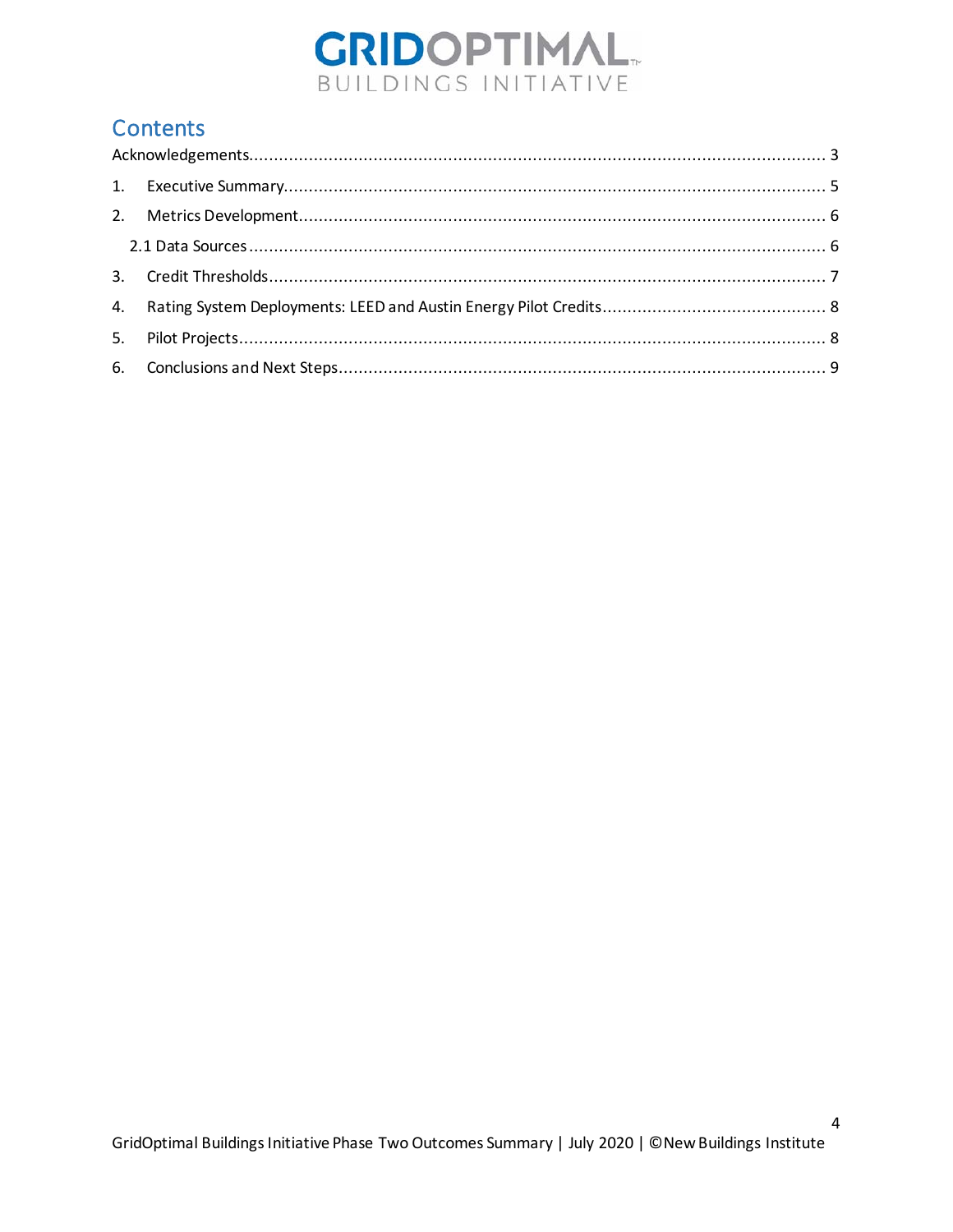

#### <span id="page-4-0"></span>1. Executive Summary

The GridOptimal™ Buildings Initiative, a collaborative initiative led by New Buildings Institute (NBI), in partnership with the U.S. Green Building Council (USGBC), focuses in large part on developing metrics by which building features and operating characteristics that support more effective grid operation can be measured and quantified. This will support the least-cost decarbonization of the grid through better integration of both distributed energy resources (DER) and utility-scale wind and solar energy. This document describes the work completed by the GridOptimal project team during the second phase of the project, from July 2019 to June 2020.

Key achievements during Phase 2 include:

- **Metrics Development:**NBI led the development and documentation of GridOptimal metrics, including the creation of a spreadsheet calculation tool, internal TAC documentation memos (shared with the TAC in December and updated in April 2020), a blog, and a peer-reviewed conference paper. NBI convened and facilitated the Metrics and Mechanics Working Group and achieved consensus on GridOptimal metrics among this group and the TAC.
- **Credit Thresholds:** For deployment of GridOptimal metrics in rating systems such as LEED or Austin Energy Green Buildings, in utility programs, and in other venues, it is critical to define the minimum creditable performance for each metric (i.e. what is "good enough"). NBI undertook an analytical effort to investigate typical GridOptimal metric scores for the various categories across a reasonably comprehensive set of commercial building types, US climate zones, US grid regions, building code vintages, and onsite renewable installation sizes. The results of these analyses were shared with the TAC in a series of memos during Q2 2020.
- **Rating System Deployments:**Draftlanguage for a LEED/Austin Energy Green Buildings pilot credit was created during Phase 2; implementation is underway with substantial activity anticipated during Q3 2020.
- **Pilot Projects:** Three separate pilot projects were undertaken during Phase 2: a K-12 school in the Northeastern US, an urban office building in the Pacific Northwest, and a large multi-tenant master planned development in the Inland Northwest.

Key focus areas for Phase 3 include:

- The deployment of GridOptimal metrics in rating systems,
- The development of utility program criteria to enable programmatic metrics deployment,
- The development and dissemination of market-facing design guidance, and
- Potential code/policy deployment.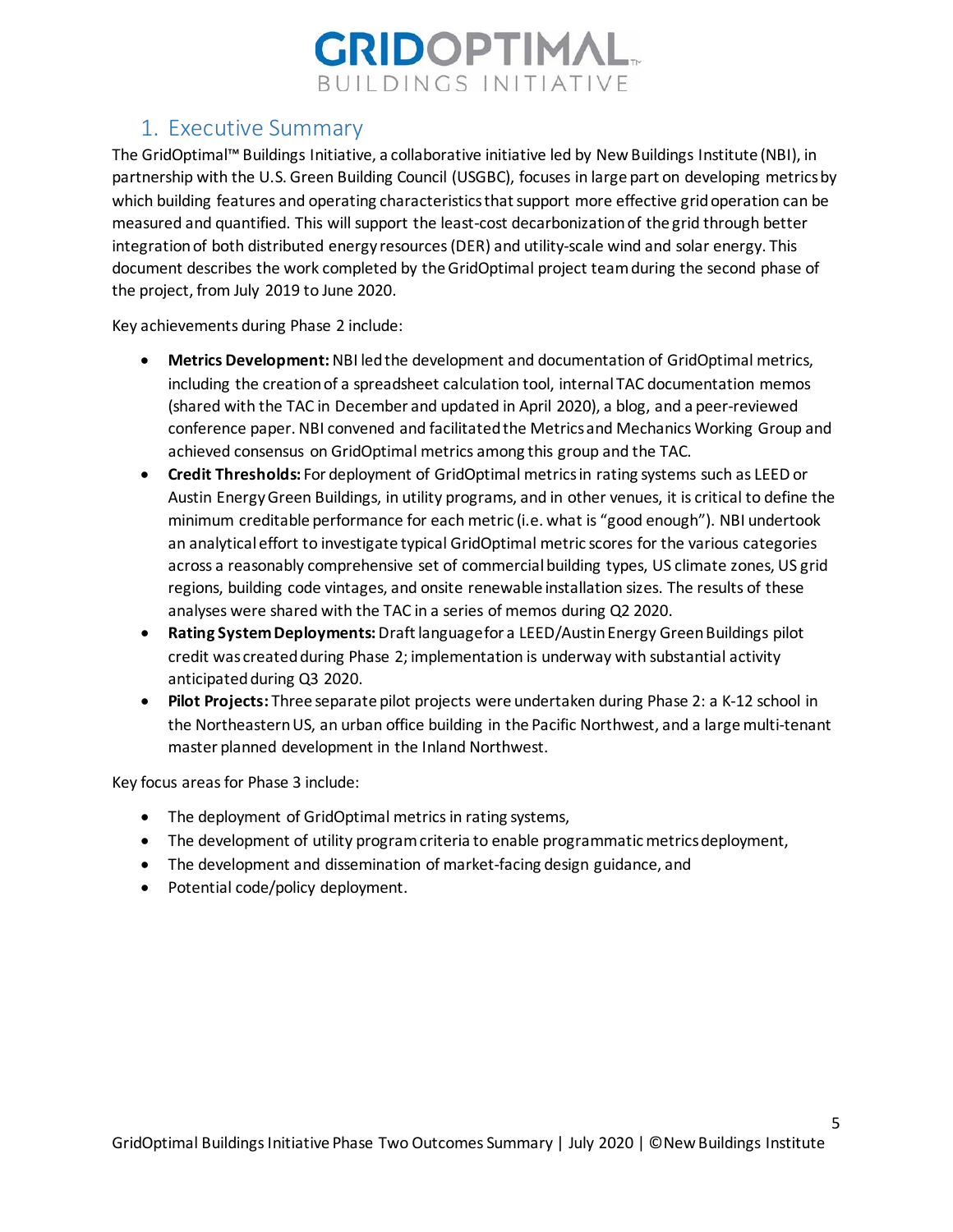

### <span id="page-5-0"></span>2. Metrics Development

The bulk of Phase 2 work focused on the development and fine-tuning of GridOptimal metrics. The TAC and the Metrics and Mechanics Working Group met throughout the year to discuss these topics. Many options were considered throughout this process. As of June 2020, GridOptimal metrics. A detailed memo defining data inputs, evaluation methodology, and metrics scoring (i.e. outputs) was delivered to the TAC first in December 2019 (v1) and again in April 2020 (v2). NBI published a summary of these metrics in a brief blog on the NBI website<sup>[1](#page-5-2)</sup>. In addition, NBI will publish a conference paper detailing these metrics in the proceedings of the ACEEE 2020 Summer Study conference; this paper has completed peer review and will be published in August 2020. NBI developed a spreadsheet to calculate GridOptimal scores, called the GridOptimal Metrics Tool, which has been shared with those TAC members who have requested it. GridOptimal metrics at this stage include:

| <b>GridOptimal Metric</b>                      | <b>What it Measures</b>                                    |  |
|------------------------------------------------|------------------------------------------------------------|--|
| <b>Grid Peak Contribution</b>                  | Degree to which building demand contributes to load        |  |
|                                                | on the grid during system peak hours                       |  |
| <b>Onsite Renewable Utilization Efficiency</b> | Building's consumption of renewable energy generated       |  |
|                                                | onsite (not exporting to grid) over a year                 |  |
| <b>Grid Carbon Alignment</b>                   | Degree to which the building demand contributes to         |  |
|                                                | upstream (grid) carbon emissions over a year               |  |
| Energy Efficiency vs. Baseline                 | Percent better than code (annual total energy use)         |  |
| Short-Term Demand Flexibility                  | Building's ability to reduce demand (shed) for 1 hour      |  |
| Long-Term Demand Flexibility                   | Building's ability to reduce demand (shed) for 4 hours     |  |
| Dispatchable Flexibility                       | Building's ability to automatically reduce demand          |  |
|                                                | (shed) for 15 minutes, controlled by utility/ third party  |  |
|                                                | Building ability to island from grid and/or provide        |  |
| Resiliency                                     | energy for critical loads for 4-24 hours; motor soft start |  |
|                                                | capability to help grid restart after outage               |  |

#### <span id="page-5-1"></span>2.1 Data Sources

In order to calculate these metrics across a wide range of buildings in a comprehensive manner, a range of data sources are necessary. NBI and other GridOptimal members have worked together to assemble a data library for GridOptimal. Key data sources include:

| Data Type                       | Source                                   | <b>Status</b>                    |
|---------------------------------|------------------------------------------|----------------------------------|
| Grid System Load Data           | <b>Energy Information Administration</b> | Available (data approved; web    |
|                                 | Hourly Grid Data Monitor <sup>2</sup>    | visualization tool in beta)      |
| <b>Building Demand Profiles</b> | <b>DOE Commercial Building</b>           | Available as energy model files; |
|                                 | Prototype Models <sup>3</sup>            | NBI generated 8760 profiles      |
| <b>Building Onsite</b>          | PVWatts <sup>4</sup>                     | NBI generated 8760 profiles      |
| <b>Generation Profiles</b>      |                                          |                                  |

<span id="page-5-2"></span>1 <https://newbuildings.org/gridoptimal-metrics-offer-guidance-on-optimizing-building-grid-interaction/>

<span id="page-5-3"></span><sup>2</sup> <http://www.eia.gov/beta/electricity/gridmonitor>

<span id="page-5-4"></span><sup>3</sup> [https://www.energycodes.gov/development/commercial/prototype\\_models](https://www.energycodes.gov/development/commercial/prototype_models)

<span id="page-5-5"></span><sup>4</sup> <https://pvwatts.nrel.gov/pvwatts.php>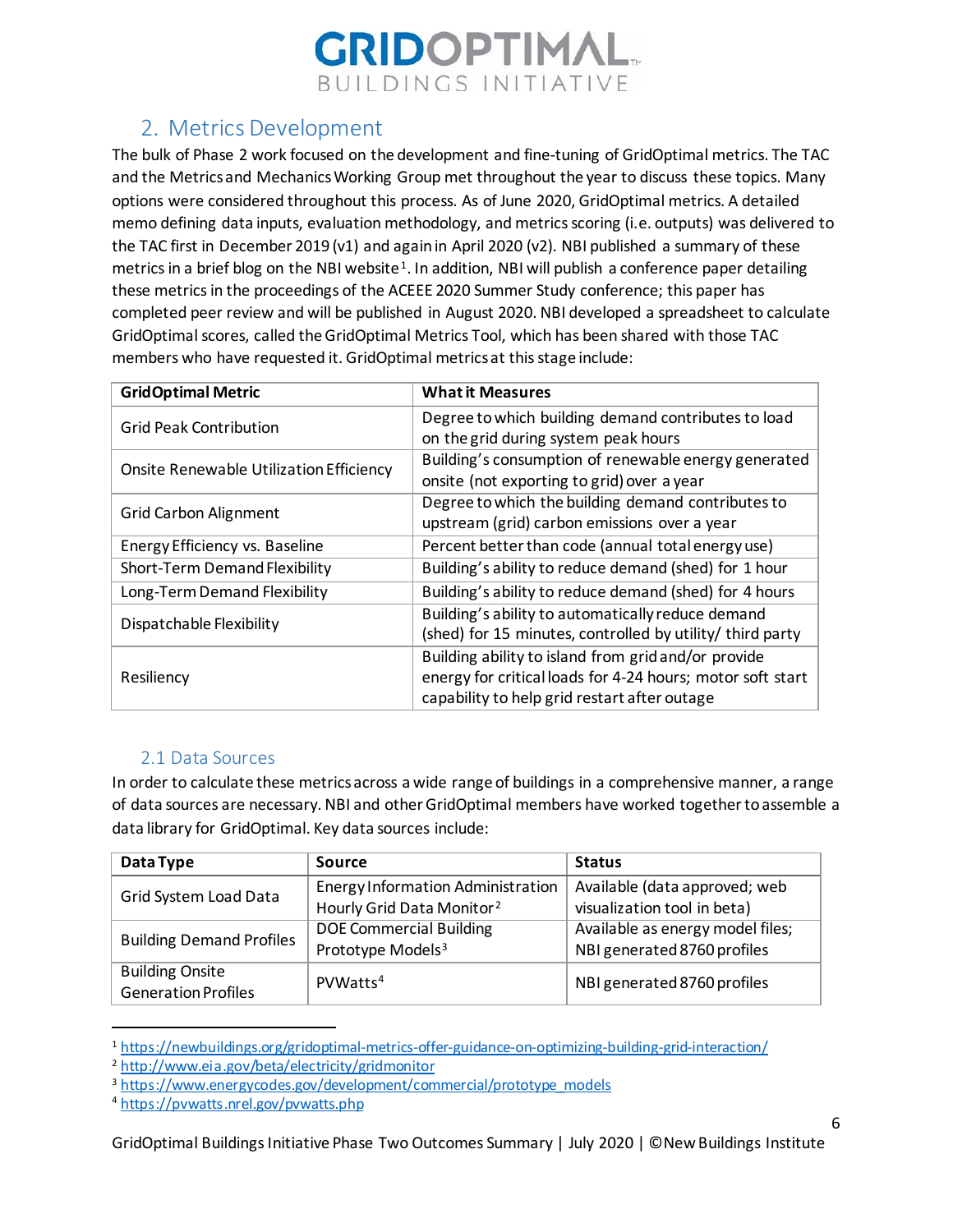## **GRIDOPTIMAL** BUILDINGS INITIATIVE

| Data Type                       | Source                                              | <b>Status</b>                         |
|---------------------------------|-----------------------------------------------------|---------------------------------------|
| <b>Current Marginal Grid</b>    | WattTime <sup>5</sup>                               | Available from WattTime; has          |
| <b>Carbon Emissions Factors</b> |                                                     | been used only for limited            |
|                                 |                                                     | testing/evaluation of metrics         |
| <b>Current Average Grid</b>     | NREL Standard Scenarios 2020<br>Report <sup>6</sup> | Currently in alpha. Full availability |
| <b>Carbon Emissions Factors</b> |                                                     | anticipated Oct 2020. Has been        |
|                                 |                                                     | used for metrics testing.             |
| Long-run Marginal Grid          | <b>NREL Standard Scenarios 2020</b>                 | Currently in alpha. Full availability |
| <b>Carbon Emissions Factors</b> | Report <sup>4</sup>                                 | anticipated Oct 2020.                 |
| <b>Building Demand</b>          | "Commercial Building Load                           | Commissioned by NBI to support        |
| <b>Flexibility Potential</b>    | Modification and Flexibility                        | GridOptimal during Phase 1;           |
|                                 | Potential" (by Red Car Analytics)                   | completed and available               |

## <span id="page-6-0"></span>3. Credit Thresholds

In order to deploy these metrics in rating systems, utility programs, and other market-facing channels, we must define what is "good enough" for a building or project to get credit in each metric. In order to make informed recommendations for each metric, NBI undertook a substantial research and analysis task to calculate GridOptimal scores in tens of thousands of cases representing a comprehensive set of combinations of:

- 16 building types
- 16 climate zones
- 2 code vintages
- 13 grid regions (for grid system load profile)
- 134 grid subregions (for grid emissions factors)
- 48 locations for onsite PV systems
- 11 cases of onsite PV generation (from no onsite renewables to 100% zero net energy)

The full set of combinations of code vintage, building type, climate zone, grid location, and onsite generation profile resulted in 16,896 individual runs, each with its score in each load shape metric (i.e. Grid Peak Contribution, Grid Carbon Alignment, and Onsite Renewable Utilization Efficiency). NBI used the GridOptimal Metrics Tool (spreadsheet) to calculate these scores. Then NBI used Tableau, a data visualization software tool, to visualize the outputs of those calculations and to evaluate the impacts of various factors such as building type, climate zone, etc. on the scores.

The results of this analysis were summarized in a series of three memos (one for each of the aforementioned metrics) sent to the GridOptimal TAC during Q2 2020. In multiple cases, the analysis raised questions relevant to both the methodology of GridOptimal metrics and the interrelationships between metrics and building performance/outcomes. For example, NBI found that as onsite PV arrays became larger, the grid peak contribution and grid carbon alignment scores increased. This effect was

<span id="page-6-1"></span> <sup>5</sup> <https://www.watttime.org/>

<span id="page-6-2"></span><sup>6</sup> <https://www.nrel.gov/analysis/standard-scenarios.html>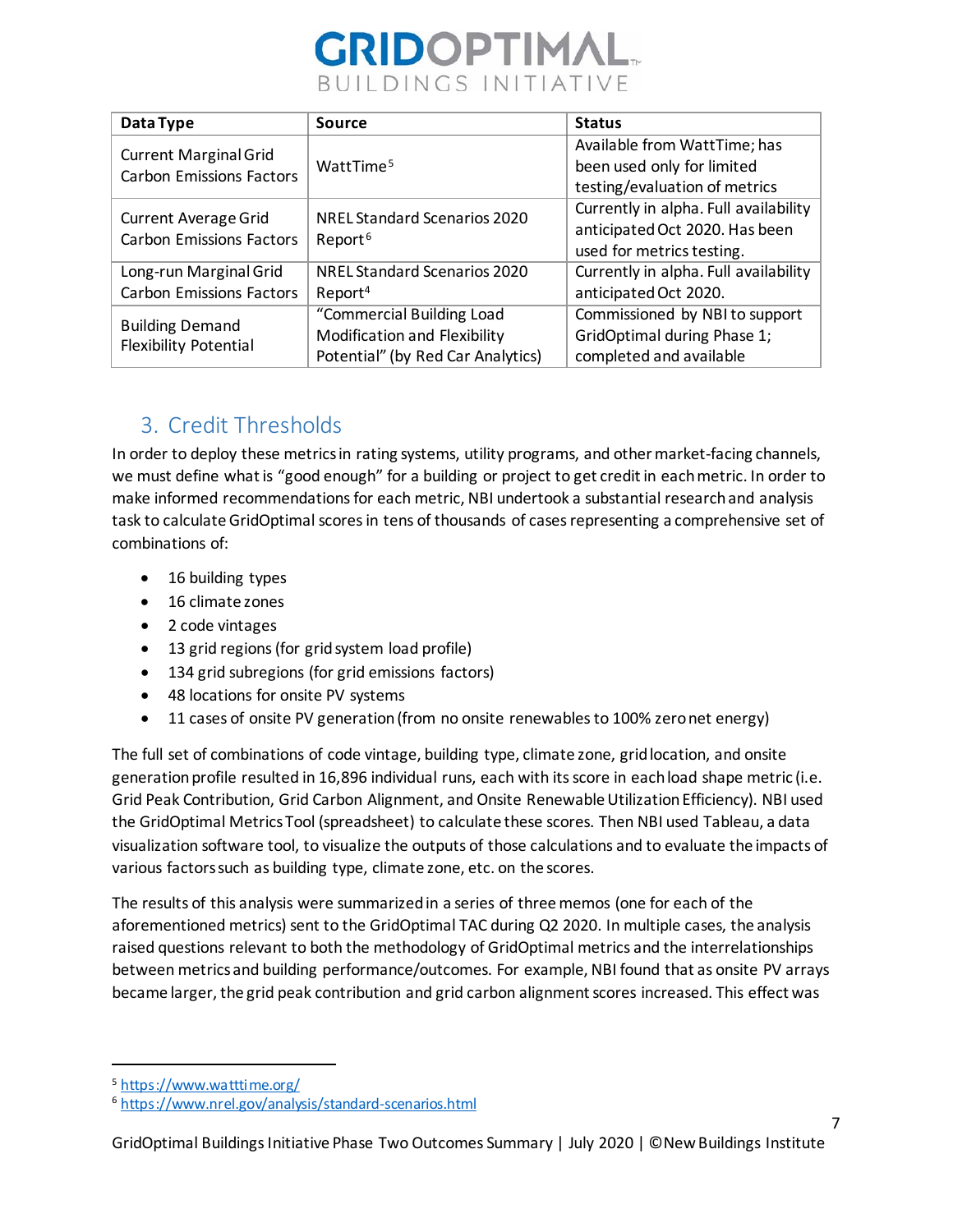## **GRIDOPTIMAL** BUILDINGS INITIATIVE

explored in detail in the Q2 2020 GridOptimal TAC meeting and in multiple emails (to the TAC at large and to specific TAC members including the Metrics and Mechanics Working Group).

This credit threshold analysis was used to evaluate the range of performance outcomes (scores) in each analyzed metric. Similar analysis was undertaken for the demand flexibility metrics based on the analysis completed by Red Car Analytics during Phase 1. The outcomes of this analysis are being applied in the context of the LEED green building rating system and of utility program criteria.

### <span id="page-7-0"></span>4. Rating System Deployments: LEED and Austin Energy Pilot Credits

The GridOptimal metrics are fundamental but can have the greatest impacts on enhancing building-grid integration when implemented through third-party channels such as green building rating systems. Great progress has been made on this front during Phase 2. NBI developed a structure for a grid harmonization pilot credit structure using the GridOptimal metrics, drafted pilot credit language, and vetted that language with key USGBC and Austin Energy Green Buildings staff members. NBI will present this draft to the USGBC Energy and Atmosphere Technical Advisory Committee in August 2020 and anticipates that this pilot credit will be incorporated into the LEED rating system as an alternate compliance pathway for the Grid Harmonization Pilot Credit, and in some part (specifically for Resiliency) as an alternate compliance pathway for the Passive Survivability Credit. Similar efforts are underway for the Austin EnergyGreen Buildings rating system.

### <span id="page-7-1"></span>5. Pilot Projects

Pilot projects enable the real-world testing and fine-tuning of GridOptimal metrics, guidance, evaluation tools, and other resources. In Phase 2, NBI has worked with project teams on three separate pilot projects: a K-12 school in the Northeastern US, an urban office building in the Pacific Northwest, and a large multi-tenant master planned development in the Inland Northwest. The focus areas of these pilot projects include emissions-sensitive time of use (TOU) energy efficiency design features and strategies, thermal energy storage deployment strategies (co-optimization to simultaneously achieve emissions savings, system grid peak savings, and building demand savings), building system and controls strategies, and commissioning considerations.

NBI is in conversations about other pilot projects and is actively seeking participants in further pilot projects and is pursuing ancillary funding to move GridOptimal pilot projects forward.

Interaction with pilot projects enables GridOptimal to analyze measure impacts, evaluate options, and explore practical applications. These strategies, and the analysis undertaken to produce the recommendations, represent a progressive approach to building/grid integration that will serve the building and community well as we move to decarbonize the electric grid and modernize grid operation to incorporate new generating resources and transportation loads. Critically, pilot projects can help define ways in which GridOptimal strategies can fit into evolving utility programs. By demonstrating practical strategies, implementation pathways, and opportunities, pilot projects help support the broader goals of the GridOptimal Buildings Initiative.